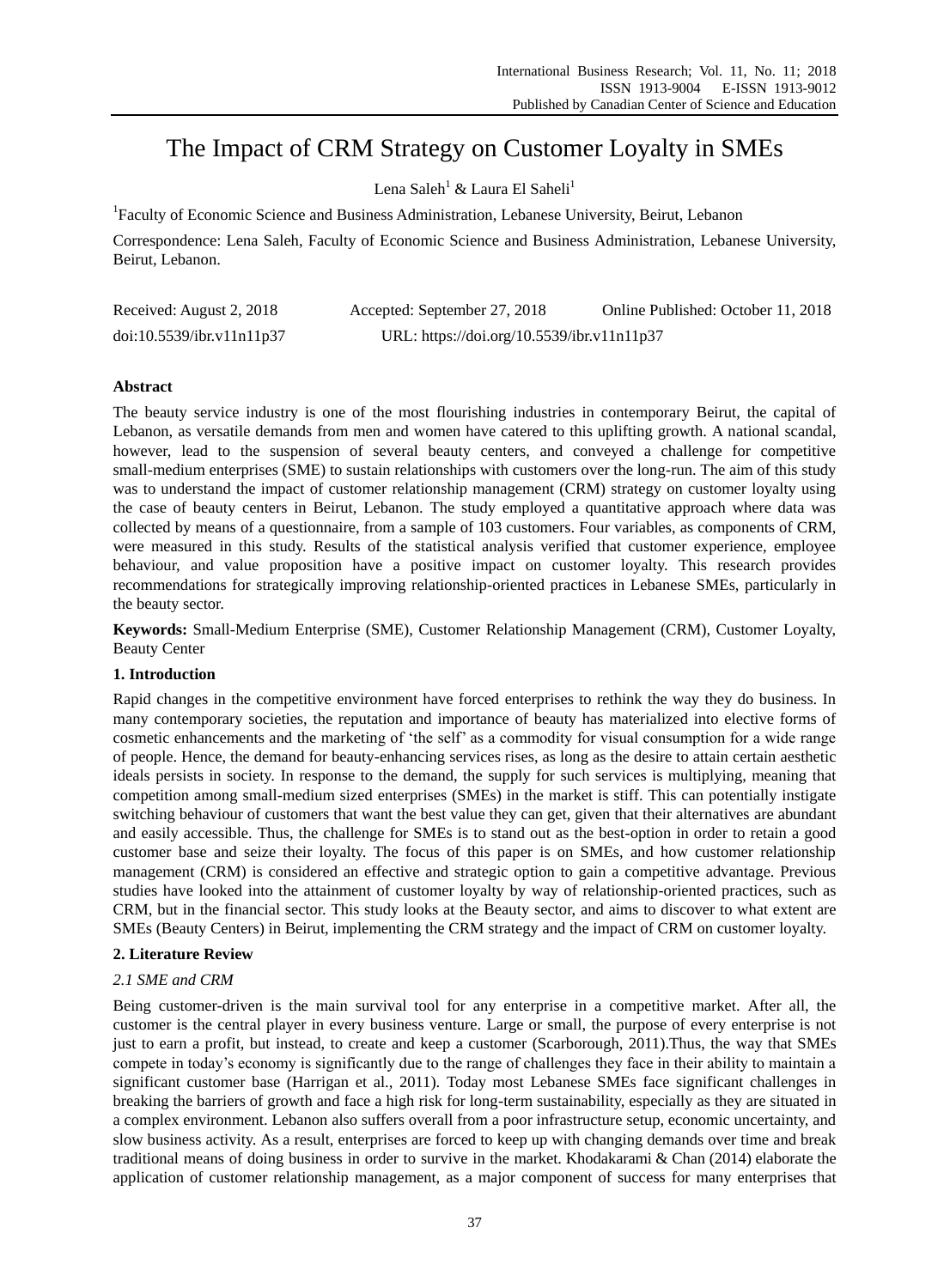desired to shift away from traditional approaches. The following table presents the difference of CRM with traditional marketing initiatives.

|  | Table 1. Traditional Marketing versus CRM Approach |  |
|--|----------------------------------------------------|--|
|--|----------------------------------------------------|--|

| <b>Traditional Marketing</b>                                            | <b>Customer Relationship Management</b> |
|-------------------------------------------------------------------------|-----------------------------------------|
| <b>Transaction focus</b>                                                | Customer focus                          |
| Short-term focus                                                        | Lifetime focus                          |
| One transaction                                                         | Multiple transactions                   |
| Broadcast approach                                                      | Sniper approach                         |
| One-way, one-time communication                                         | Two-way, continuous dialogue            |
| Segment of many                                                         | Segment of one                          |
| $0 \sim 0.5$ $0 \sim 1$ $(0.002) \sim 0.2$ $(0.003) \sim 0.2$ $(0.005)$ |                                         |

*Source: Piccoli et al., (2003) p.62, as cited in Ozgener & Iraz (2006)*

From the overall evaluation of the topic it has been recognized that the purpose of CRM is to develop customers instead of just focusing on earning profit. According to Piroozfar &Yaghini (2012), high competition and decreasing customer loyalty for businesses leads to the emergence of business models that concentrate on nurturing relationships with customers.

# *2.2 The Role of CRM in Attaining Customer Loyalty*

Implementing a CRM strategy is a complex undertaking that requires effort across the entire organization. Organizations that strive for a relationship aim for the long-term, and have a deep interest in the "right" customers (Peelen & Beltman, 2013). However, building relationships requires a business strategy and an inclusive vision throughout the entire organization, as it affects every function. Without this vision, the enterprise will not stand out from competition, customers will not know what to expect, and employees would be lost in terms of what to deliver to the customer's experience with the business (Gartner, 2001).

Customer loyalty is a competitive asset for any enterprise and has emerged as a key driver of profitability, given that loyal customers tend to purchase more (Shen & Russell, 2007). It is assumed that the cost of retaining a loyal (existing) customer is five times less than the cost of attracting and serving a new one (Ndubisi et al., 2007; Peelen, 2013; Reijonen & Laukkanen, 2010). Thus, higher customer traffic leads to higher profitability and greater market share for the business (Oliver, 1999). However, for a consumer to become and remain loyal, he or she must believe that the firm offers the best choice alternative (Oliver, 1999). The implementation of CRM strategies not only improves retention rates but also spending. Hence, the potential for developing meaningful relationships becomes greater than ever when efficient methods are used to capitalise on customer needs and preferences.

The discussion of CRM and its effect on customer loyalty has been the focus of a number of previous studies. Table (2) below summarizes the most important studies related to the relationship between CRM and Customer loyalty The studies commonly recognize that CRM offers the necessary tools to gather relevant data quickly, identify the most valuable customers over time, and increase customer loyalty through customized products and services.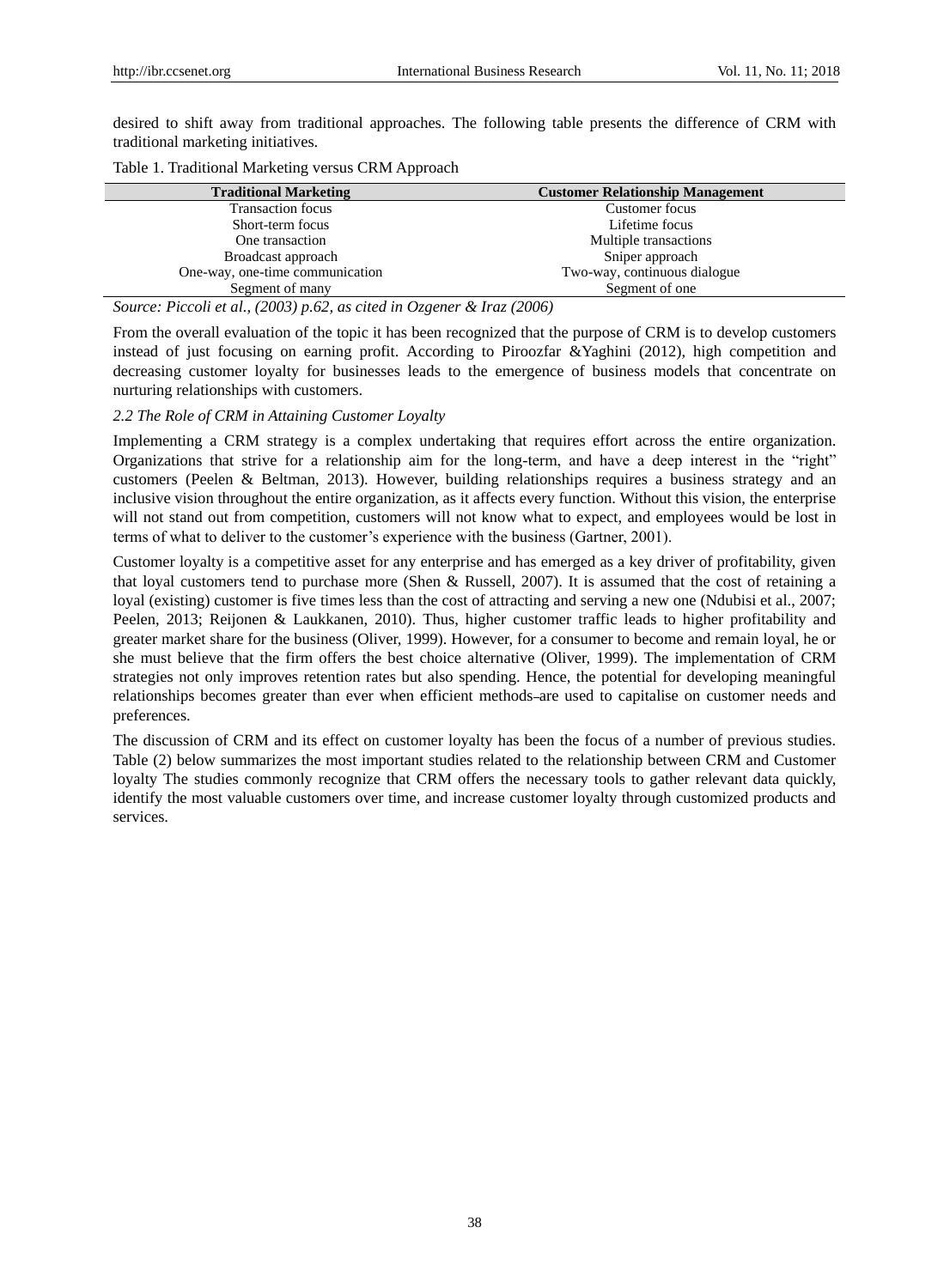|  |  |  |  |  |  |  | Table 2. Previous studies on CRM & Customer Loyalty |  |
|--|--|--|--|--|--|--|-----------------------------------------------------|--|
|--|--|--|--|--|--|--|-----------------------------------------------------|--|

| Author(s)                       | <b>Objective</b>                                                                                                                                                                                                                                                                           | Methodology                                                                                                                                                      | <b>Results</b>                                                                                                                                                                                                                                                                                       |  |  |  |
|---------------------------------|--------------------------------------------------------------------------------------------------------------------------------------------------------------------------------------------------------------------------------------------------------------------------------------------|------------------------------------------------------------------------------------------------------------------------------------------------------------------|------------------------------------------------------------------------------------------------------------------------------------------------------------------------------------------------------------------------------------------------------------------------------------------------------|--|--|--|
| (Shen<br>&<br>Russell,<br>2007) | To examine the relationship between<br>CRM practices in customer service<br>and customization, multiple channels<br>and customer loyalty,<br>and<br>the<br>moderating<br>effect<br>multiple<br>the<br>channels have on the relationships<br>between CRM practices and customer<br>loyalty. | Survey<br>financial<br>on<br>consumers in Taiwan; 400<br>questionnaires distributed,<br>response rate of 63%.                                                    | practices involving<br>CRM<br>loyalty<br>programs and cross-selling, customer<br>service and customization, and the use<br>of multiple channels have positive<br>effects on customer loyalty.                                                                                                        |  |  |  |
| (Ndubisi et<br>al, 2007)        | To examine the impact of relationship<br>marketing<br>strategies,<br>including:<br>commitment,<br>competence,<br>communication and conflict handling,<br>on customer loyalty, and the effects of<br>trust and relationship quality.                                                        | Survey on bank customers<br>Kota<br>Kinabalu,<br>in<br>Malaysia;<br>400<br>questionnaires<br>were<br>collected, with a response<br>rate of 57.5%                 | The relationship marketing strategies<br>are directly and indirectly associated<br>with customer loyalty (through trust<br>and relationship quality). Trust and<br>relationship<br>quality<br>directly<br>are<br>associated with loyalty.                                                            |  |  |  |
| (Fozia<br>et<br>al., 2014)      | To investigate the impact of CRM on<br>the profitability of Kenyan Public<br>Universities, and the impact of CRM<br>on gaining customer loyalty.                                                                                                                                           | Survey of 100 students<br>and interview<br>12<br>on<br>university<br>heads:<br>Moi<br>University, Kenya                                                          | CRM strategy has a positive impact for<br>gaining competitive advantage and<br>customer loyalty for the University.                                                                                                                                                                                  |  |  |  |
| (Long)<br>et<br>al., 2013)      | To examine the impact of CRM<br>elements on customer satisfaction and<br>loyalty.                                                                                                                                                                                                          | Questionnaire distributed;<br>300 out of 500 usable<br>surveys;<br>at department<br>store in Tehran, Iran.                                                       | CRM has a positive relationship on<br>satisfaction and loyalty. Employee<br>behaviour showed the most significant<br>relation and contribution to customer<br>satisfaction and loyalty.                                                                                                              |  |  |  |
| (Oliver,<br>1999)               | To<br>discover<br>what<br>of<br>aspect<br>satisfaction<br>responses<br>have<br>implications for loyalty, and what<br>fraction of loyalty is due to this<br>satisfaction component.                                                                                                         | Descriptive<br>study;<br>qualitative<br>review<br>of<br>literature                                                                                               | Satisfaction is a necessary step in the<br>of<br>loyalty,<br>formation<br>however,<br>becomes less significant as loyalty<br>begins to set through other mechanisms<br>such as: individual perception, personal<br>courage, and social bonding.                                                      |  |  |  |
| (Colgate &<br>Danaher,<br>2000) | To study the effect of implementing<br>CRM on customer satisfaction and<br>loyalty in the bank industry.                                                                                                                                                                                   | Quantitative research on<br>1917<br>subjects<br>from<br>telephone<br>directory<br>in<br>New Zealand; response<br>rate of $43.5%$                                 | CRM, carried out skillfully, resulted in<br>higher<br>satisfaction<br>and<br>lovalty.<br>Opposite effects were true when CRM<br>execution was deficient.                                                                                                                                             |  |  |  |
| (Kirmaci,<br>2012)              | To reveal the relationship between<br>CRM and the customer loyalty in the<br>banking sector.                                                                                                                                                                                               | Ouestionnaire<br>on<br>commercial<br>credit<br>customers of 23 branches<br>of<br>Ziraat Bankasi<br>in<br>Denizli, Turkey.                                        | Customer relationship management has<br>an effect on customer loyalty in the<br>banking sector. Collecting customer<br>information arouses a sense that the<br>customer is valued. Furthermore, short<br>waiting times, personnel knowledge,<br>and speed of service account to<br>customer loyalty. |  |  |  |
| (Bobalca et<br>al., 2012)       | To develop and test a customer<br>loyalty scale. The tested hypothesis is<br>that loyalty is a process with four<br>phases: cognitive, affective, conative,<br>and action.                                                                                                                 | Oualitative<br>and<br>quantitative research was<br>used.<br>Sample<br>was<br>represented by 676 buyers<br>of cosmetic products from<br>direct selling companies. | Statistical analysis proved that the final<br>scale, made up of the four components<br>(cognitive, affective, conative, and<br>action loyalty) can be used to collect<br>information about customer loyalty<br>levels and implement efficient CRM<br>strategies.                                     |  |  |  |

# **3. Methodology**

*3.1 The Research Model & Hypotheses Statements*

According to the literature review, there are many "building blocks" or elements that makeup CRM. However, after an extensive review of literature, the researcher developed the following four elements to apply to the study: customer experience, employee behaviour, value proposition, and relationship development. These variables are abridged factors that deepen the relationship between the customer and the business, and eventually contribute to higher satisfaction and retention of the customer base. The researcher developed a conceptual model that demonstrates the four variables of CRM that affect customer loyalty. The model below guides the premise of this research study.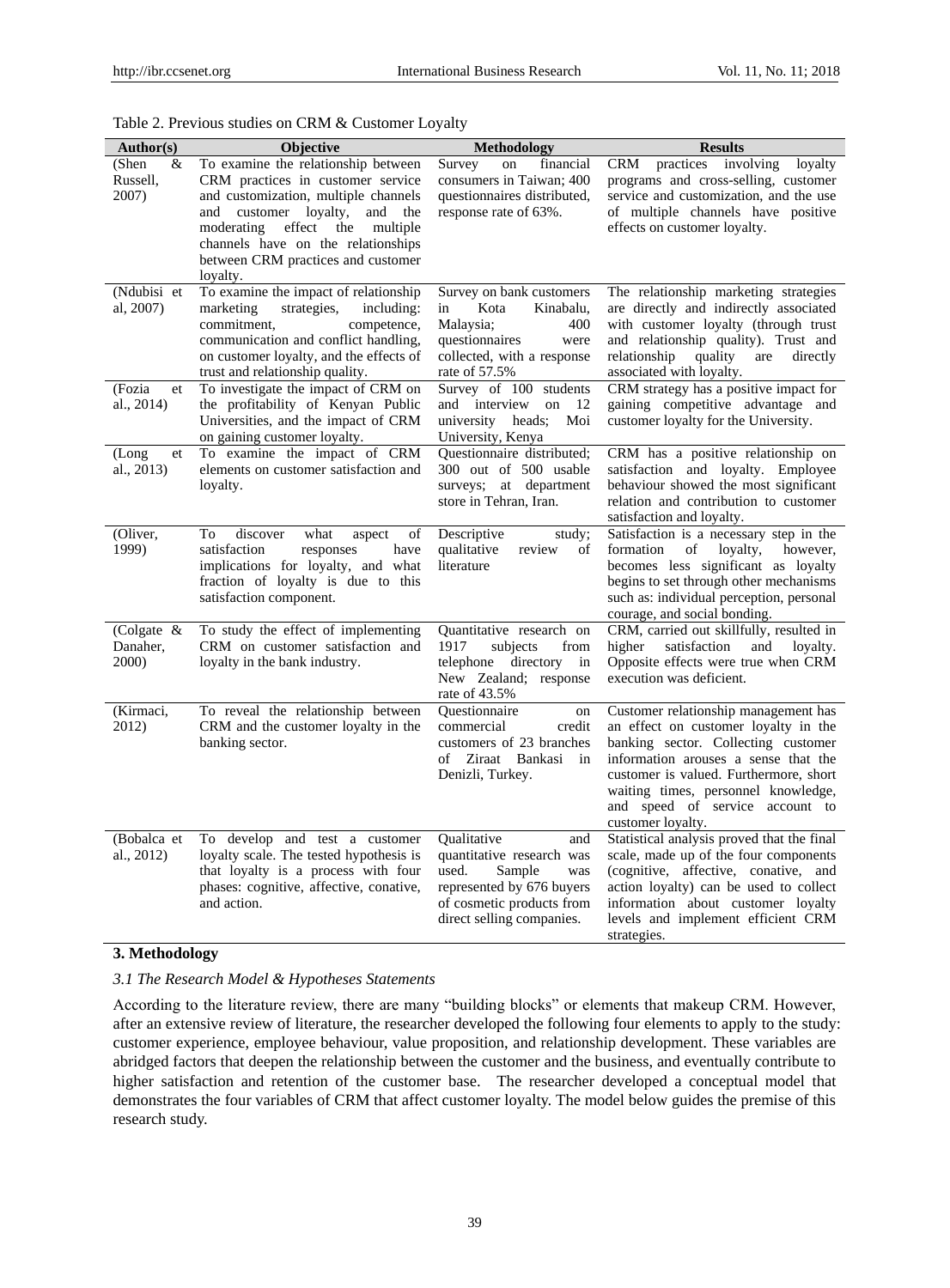



#### Figure 1. Research Model

The researcher insinuated four hypotheses to this research, as the independent variables were: customer experience; employee behaviour; value proposition; and relationship development. Customer loyalty was the dependent variable. The hypothesis statements were as follows:

- H1: Customer experience has a positive impact on customer loyalty.
- H2: Employee behaviour has a positive impact on customer loyalty.
- H3: Value proposition has a positive impact on customer loyalty.
- H4: Relationship development has a positive impact on customer loyalty.
- *3.2 Sample Industry*

The researcher targeted a range of 26 popular beauty centers in Beirut. These beauty centers were a collection of small-sized and medium-sized enterprises that employed less than 50 employees or less than 100 employees respectively. The researcher took into consideration that some enterprises held other branches outside of the city; however only the branches in the Beirut region were studied.

# *3.3 Design of the Questionnaire*

A questionnaire was the most suitable research instrument to collect quantitative data for the purpose of testing the hypotheses of the study. The questionnaire started with the customer"s profile and continued towards specific questions related to variables of the study. The profile section identified the customer"s gender, age, marital status, the name of the beauty center they visit, and how often they visit it. The customer" social class, occupation, how much they typically spend for a treatment at the beauty center, and the type of service they purchase were also items of interest in the customer"s profile. The next section of the questionnaire contained specific questions pertaining to the variables of the study. The items in the questionnaire for each variable were based on a sufficient literature review of various studies. The items used were inspired by different scales found in the works of Long et al., (2013), Kirmaci (2012), Peelen (2013), Buttler (2004), Fozia et al., (2014), and Bobalca et al., (2012). The researcher did not take a specific scale from any particular source; however, it was suitable for this topic to select and adapt different dimensions from an abundant collection of literature.

For the first independent variable, customer experience, the questionnaire contained eleven items (i.e.: appointment reminder, channel of reminder, appointment follow-up, channel of follow-up, promotion information, channel of promotion information, welcoming reception area, refreshing ambiance, waiting time, hospitality, available help). Employee behaviour was the second independent variable and contained eight items (i.e.: friendliness, politeness, listening to needs, knowing preferences, quick response, knowledge of equipment, expert in work, and cooperativeness). Value proposition, the third independent variable, contained six items (i.e.: fair price, product quality, equipment quality, convenience of location, service-preference fit, fulfillment of needs). Relationship development was the fourth independent variable contained ten items (i.e.: record of personal information, record of visits, presence of a loyalty-card program, complaint, means of reporting complaint, means of handling complaint, satisfaction of solution for complaint, feedback request, channel of feedback request, seriousness for feedback). Using the dimensions of CRM strategy proposed by the literature,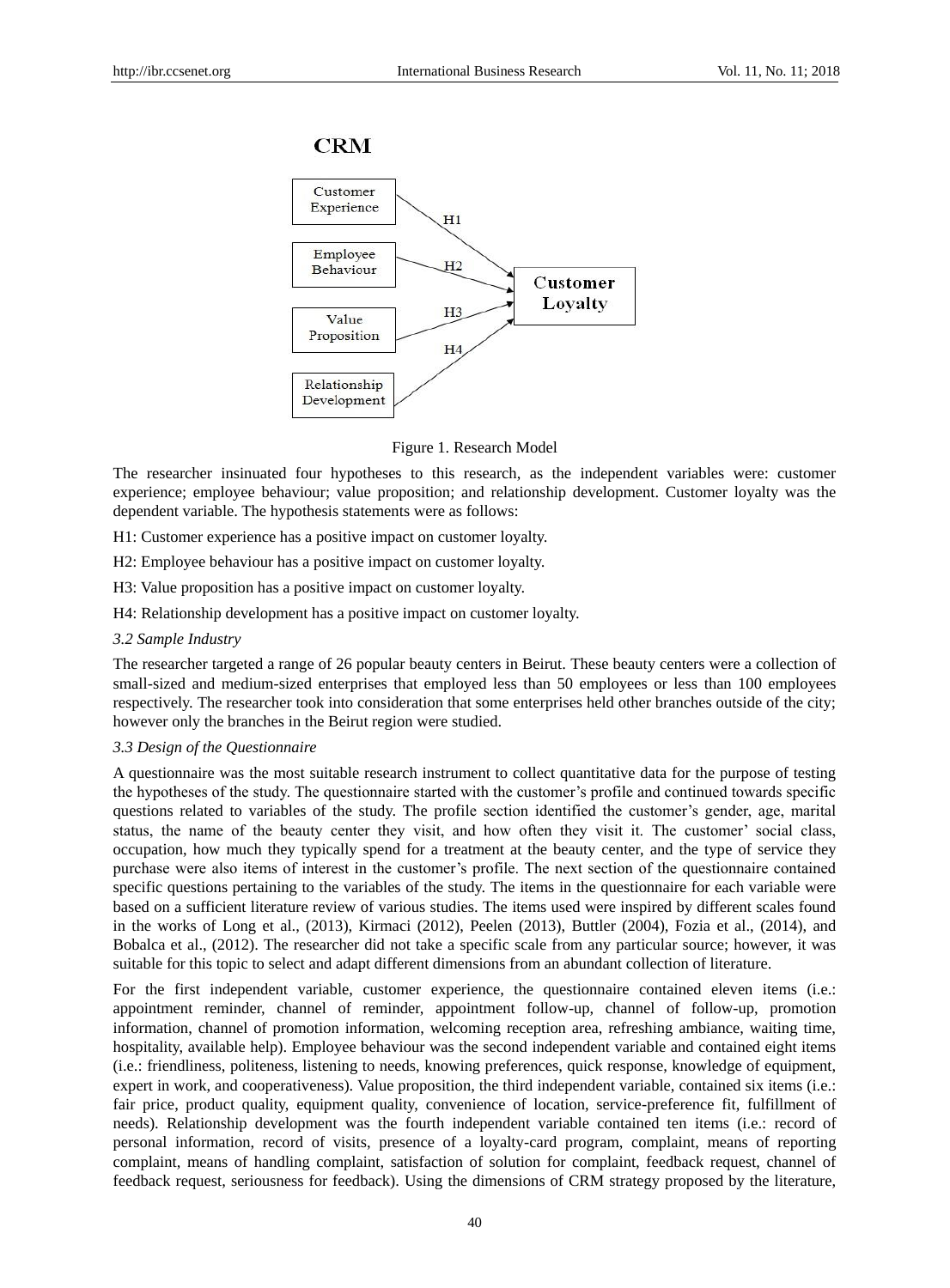the researcher adapted six items related to customer loyalty (i.e.: best-choice, emotional attachment, switch-over, re-purchase, satisfaction, and recommendation).

#### *3.4 Data Collection*

The researcher first made contact with owners of four large beauty centers and requested their consent to share the facility in order to collect data from customers during operating hours. The researcher first contacted two owners through the telephone, and the other two face-to-face, explaining the purpose of the study in detail. However, the researcher"s requests were refused by all owners that were approached. Their reasons for refusal involved concerns of privacy and potential disruption to their clientele. This was a limitation in data collection for the study.

Snowball sampling was therefore the most suitable technique to administer the research questionnaire, due to the constraints mentioned, in addition to limited cost and time. There was also no list or obvious sources available to locate specific members of the population needed to contribute to the study, especially after the refusal. Snowball sampling is generally considered a non-probability sampling technique, in which existing study subjects recruit future subjects, from among their acquaintances, via their social networks. This research technique is metaphorically referred to as "snowball" sampling, because as more relationships are built through mutual association, more connections are made so that for information can be shared and collected, similar to a snowball that rolls and increases in size as it collects more snow (Zikmund et al., 2010).

The researcher distributed 110 questionnaires in total, of which 103 were returned completed and usable, and 7 were voided because of incomplete data. This translates to a 94% response rate. In total, the collected data comprised of responses from 26 different Beauty Centers. The results discuss the descriptive statistics and demographic information in more detail.

# **4. Results**

# *4.1 Studying the Homogeneity of the Metric Scales*

The metric scales for each variable in the research model are studied in this section to ensure reliability and validity before proceeding with the regression analysis (for hypothesis testing) that will measure the impact of CRM on customer loyalty. To demonstrate the validation of the scales of measurement in this research, the researcher conducted Factor Analysis, and to obtain the reliability of the scales, the researcher conducted the Chronbach Alpha (α) test. Factor analysis is an explorative analysis that reduces a larger set of variables into a smaller set of "principle components" that account for the variance in the original variables (Zikmund et al., 2010). In this study, principle component analysis (PCA), or factorial analysis, was used as a method for analysing the relationships between the items of a scale, and for the purification and validation of those scales prior to regression analysis. Overall, this analysis, based on the purpose of having homogeneous scales while using methods of measuring dimensions and internal coherence, has enabled the data to be purified and lead to the appropriate structuring of the variables. Thus, the researcher has condensed the variables initially adopted in order to be able to carry out validation tests of the hypotheses. In the table below, the researcher has synthesized the set of items selected as a result of the factorial analysis (PCA and Chronbach  $(\alpha)$ ) carried out on the different variables.

# *4.2 Regression Analysis*

This section examines the nature of the relationships that characterize the variables under study. The aim is to study the quality of the cause and effect relationships between the independent variables and the dependent variable, formulated in the research hypotheses. Multiple-regression involves predicting the value of the dependent variable based on the values of more than one (multiple) independent variable. Conducting multiple regression analysis as the final step and the purpose was to learn more about the relationship between the variables involved in the research model. Results of this analysis enabled the researcher to discover which independent variable was the best predictor for the dependent variable. The variables entered for the analysis were: customer experience, employee behaviour, value proposition, and relationship development (as independent variables, also called "the predictor variables"); and customer loyalty (the dependent variable, also called "the response variable"). The analysis used a confidence interval of 95% for the coefficients. Results indicated an R value of 86%. This value represented the strength of the correlation between the observed and predicted values of the dependent variable. The adjusted R² had a score of 0.729. This value meant that 72.9% of the variability of customer loyalty was accounted for by the model. At the threshold that the (p) value should be 0.05 or less, the table of results indicated which variables were more significant predictors of customer loyalty. The (p) value for customer experience was  $= 0.000$ , and the (p) value for value proposition was  $= 0.000$ , therefore showing a significant relationship. However, employee behaviour, with a (p) value =  $0.107$ , and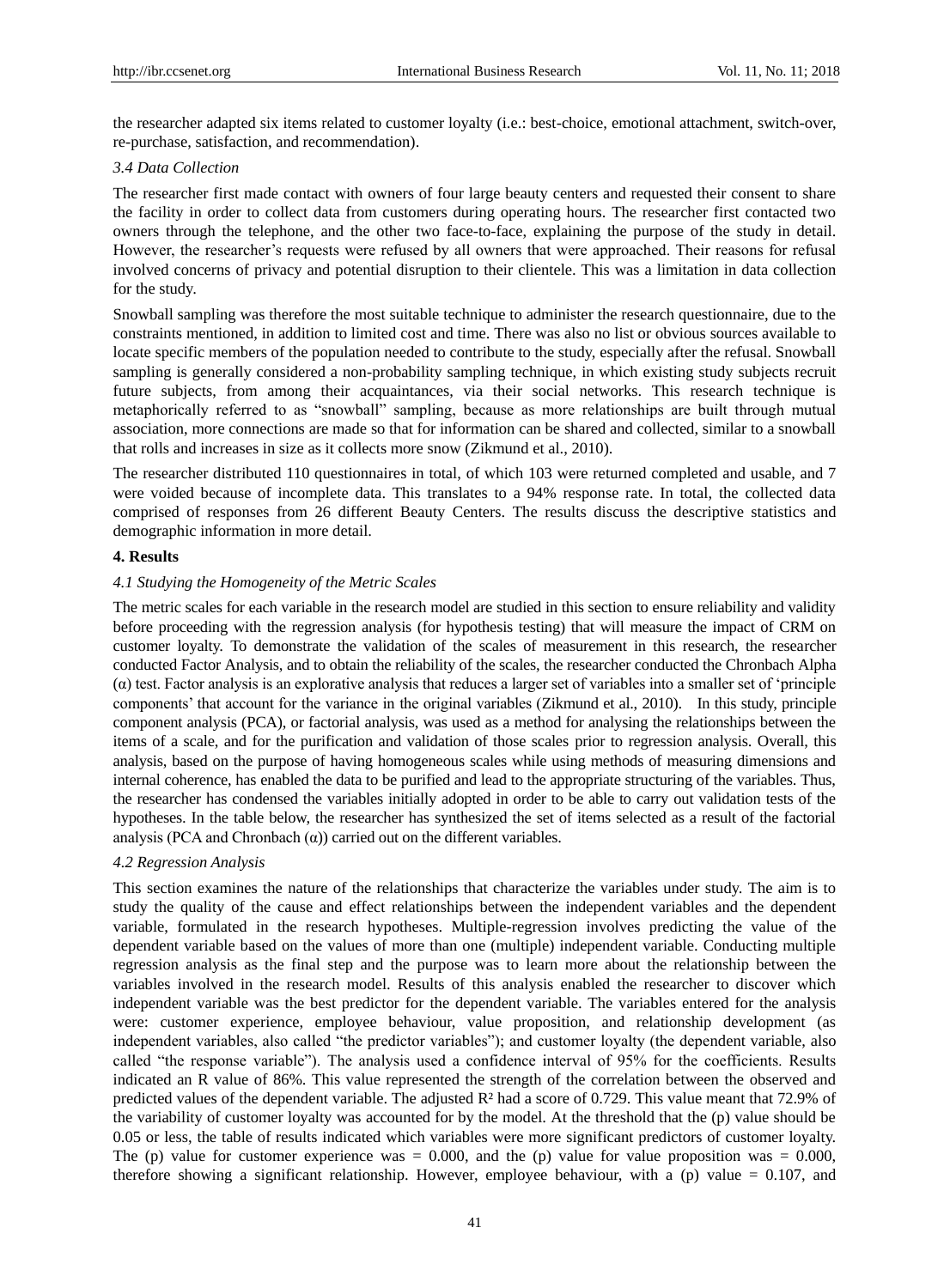relationship development with (p) value  $= 0.174$ , showed that there was no significance.

However, it is important to recall that "employee behaviour" was a significant predictor of "customer loyalty" according to the linear regression analysis; while in the multiple regression analysis, the results indicated that it was not. As mentioned earlier, the (p) value of each independent variable indicated whether or not it was a significant predictor of the dependent variable over and above the other independent variables. Hence, this result occurred only because other independent variables were added into the equation. In specific, the variance that the first independent variable shared with the dependent variable overlapped with the variance that was shared between the second, third, and fourth independent variable and the dependent variable. As a result, "employee behaviour" was no longer a unique predictor, and thus did not appear significant in the multiple regression analysis as in the linear regression analysis. Nevertheless, the results of the model still derived a highly significant R<sup>2</sup> value, even though some of the independent variables proved insignificant.

Overall, the results of this multiple regression analysis confirmed that CRM has a positive impact on customer loyalty, which was consistent with results of other literature (Colgate & Danaher (2000); Long et al., (2013), Kirmaci (2012);Fozia et al., (2014); Shen & Russell (2007).

| Variable                        | <b>Items Selected</b>                  |
|---------------------------------|----------------------------------------|
| <b>Customer Experience</b>      | Welcoming reception                    |
|                                 | Refreshing ambiance                    |
|                                 | Generous hospitality                   |
|                                 | Help available                         |
| <b>Employee Behaviour</b>       | Friendly employees                     |
|                                 | Polite employees                       |
|                                 | Needs listened                         |
|                                 | Preferences known                      |
|                                 | Quick response                         |
|                                 | Knowledge of equipment                 |
|                                 | Expert in work                         |
|                                 | Cooperative employees                  |
| Value Proposition               | Fair price                             |
|                                 | Product quality                        |
|                                 | Equipment quality                      |
|                                 | Service to preference fit              |
|                                 | Fulfillment of needs                   |
| <b>Relationship Development</b> | Complaint handled without delay        |
|                                 | Satisfaction of solution for complaint |
| <b>Customer Loyalty</b>         | Best choice                            |
|                                 | Satisfaction                           |
|                                 | Attachment                             |
|                                 | No possibility to switch-over          |
|                                 | Re-purchase                            |

|  |  |  |  |  |  | Table 3. Summary of the variables and items selected as a result of the factorial analysis |  |  |  |  |
|--|--|--|--|--|--|--------------------------------------------------------------------------------------------|--|--|--|--|
|--|--|--|--|--|--|--------------------------------------------------------------------------------------------|--|--|--|--|

# Table 4. Results of Multiple Regression Analysis

| <b>Model Summary</b>      |                                |            |                              |                          |      |                         |                            |
|---------------------------|--------------------------------|------------|------------------------------|--------------------------|------|-------------------------|----------------------------|
| Model                     | R                              | R Square   |                              | <b>Adjusted R Square</b> |      |                         | Std. Error of the Estimate |
|                           | .860 <sup>a</sup>              | .740       | .729                         |                          |      | .48987                  |                            |
| Coefficients <sup>a</sup> |                                |            |                              |                          |      |                         |                            |
| Model                     | Unstandardized<br>Coefficients |            | Standardized<br>Coefficients |                          | Sig. | 95.0%<br>Interval for B | Confidence                 |
|                           | B                              | Std. Error | Beta                         |                          |      | Lower<br>Bound          | Upper<br>Bound             |
| (Constant)                | $-1.858$                       | .347       |                              | $-5.361$                 | .000 | $-2.546$                | $-1.170$                   |
| Customer_Experience       | .321                           | .088       | .255                         | 3.655                    | .000 | .147                    | .495                       |
| Employee Behaviour        | .219                           | .134       | .140                         | 1.629                    | .107 | $-.048$                 | .485                       |
| Value Proposition         | .771                           | .125       | .555                         | 6.146                    | .000 | .522                    | 1.020                      |
| Relationship_Development  | .035                           | .025       | .071                         | 1.370                    | .174 | $-.016$                 | .085                       |

a. Predictors: (Constant), Relationship\_Development, Employee\_Behaviour, Customer\_Experience, Value\_Proposition

b. Dependent Variable: Customer\_Loyalty

The table below summarizes the results of the hypothesis testing, as a reflection of the outcomes prior to the discussion in the next section.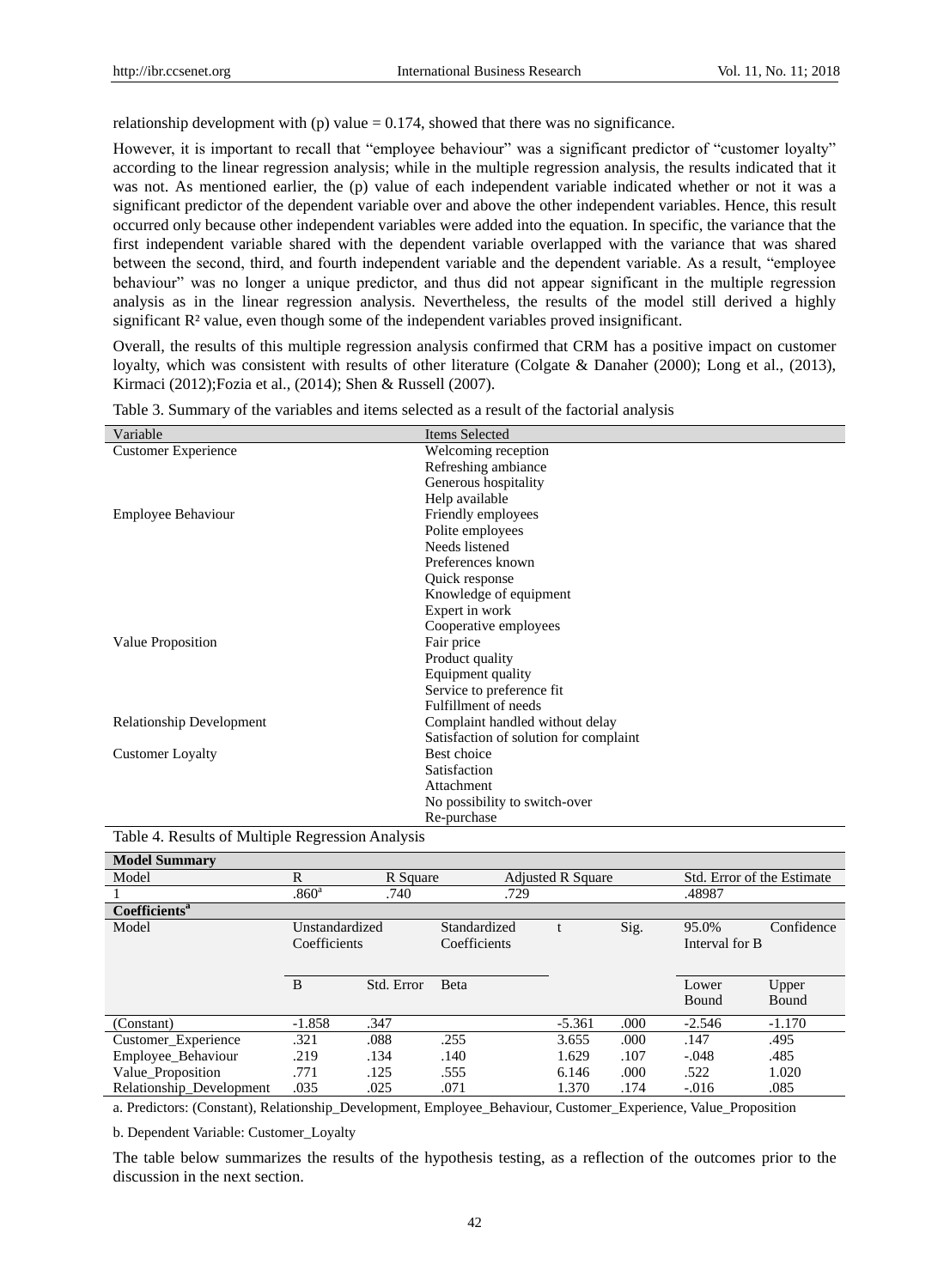# Table 4. Summary of Hypothesis Testing

| <b>Hypothesis</b> |                                                                            | <b>Result</b> |
|-------------------|----------------------------------------------------------------------------|---------------|
| Hypothesis 1:     | $H_1$ : Customer experience has a positive impact on customer loyalty      | Accepted      |
| Hypothesis 2:     | $H_1$ : Employee behaviour has a positive impact on customer loyalty       | Accepted      |
| Hypothesis 3:     | $H_1$ : Value proposition has a positive impact on customer loyalty        | Accepted      |
| Hypothesis 4:     | $H_1$ : Relationship development has a positive impact on customer loyalty | Rejected      |

# **5. Discussion of Results**

The main objective of the study was to understand the impact of CRM on customer loyalty in the context of small-medium enterprises, using the case of beauty centers in Beirut, Lebanon. The hypotheses in this study proposed that customer loyalty is dependent on the strategic implementation of CRM fundamentals, including: the customer"s experience, the behaviour of employees, the value proposition, and relationship development. The results on these items confirmed our theory, in that CRM has a positive impact on customer loyalty. Customer experience, employee behaviour, and value proposition were the most essential elements in the formation of customer loyalty for customers of beauty centers in Beirut. The results were consistent with those of other literature. Customer-experience and value-proposition contributed the most according to regression results, indicating that customers count on a memorable journey, as well as quality interaction. This demonstrates how a meaningful and sincere connection between the customer and the supplier contributes to satisfaction, trust, and long-term loyalty, while poor experiences have the opposite effect, supporting the results of Shen & Russell (2007), and Gartner (2001). Also, when the service is "customer centric", customers were more pleased, because things like fair price, quality service, and customization demonstrate that the enterprise places importance on their relationship, rather than on profit or marginal gains.

Moreover, it was proven that positive employee behaviour leads to positive customer loyalty. Since employees exhibit the most interaction with customers, especially in the service sector, they have a large impact on the creation and maintenance of customer relationships, lining up with theory from Peelen & Beltman (2013). An employee that possesses the knowledge, courtesy, and responsiveness in line with the business"s strategy will impact customer perceptions of the enterprise, as well as the likelihood of long-term relationships. Hence, the customer and the employee are inseparable entities. However, the degree of the relationship was contrary to that of Long et al., (2013), where employee behaviour held the greatest contribution towards customer loyalty in department stores in Tehran. Our results were less significant, however the dissimilarity could be associated with the difference in culture, population observed, and targeted sector. The results regarding the association between relationship development and customer loyalty was also unexpected. It was concluded that relationship development was not a direct predictor of customer loyalty, and this was consistent with the results of Long et al., (2013). However, the components that form this variable are still important to mention. First of all, the extent of conflict and feedback management could be influenced by the context of the situation. For instance, conflicts could have occurred but were solved before they manifested; or problems were discussed openly and customers disregarded them thereafter; and hence, an association was not declared. Furthermore, knowledge management using internal databases should be maintained in as many SMEs as possible. Our results indicated that a vast majority of the beauty centers already have a means of storing customer information internally, and make use of necessary customer knowledge. This was a good indication and should be continued, because in line with theory, an internal database provides crucial customer-insight necessary for developing appropriate solutions and facilitates effective interaction. Moreover, the existence or knowledge of a loyalty program within beauty centers was low, even though such a tool aids in the development of customer relationships, according to theory (Peelen & Beltman, 2013).

Consistent with results of other literature, CRM presents the tools that are necessary to establish deeper relationships with customers, and create lasting relationships that are mutually beneficial. With a committed team perspective, and appropriate tools for managing customer knowledge, businesses can better understand customer needs and create better value propositions, which therefore, increase customer purchase behaviour.

#### **6. Conclusion**

# *6.1 Recommendations*

Marketing research about the management of the beauty sector is almost absent in Lebanon. This paper is considered among the first to provide implications pertaining to the strategic management of SMEs through CRM. Hence, given their characteristics of being small, and therefore close to customers, this research can benefit many entrepreneurs in realizing that a customer-centric approach will provide their business a competitive advantage in a competitive industry, such as the beauty industry. Hence, SME owners should consider several initiatives, outlined as follows. One initiative is to establish a mentorship network. Potential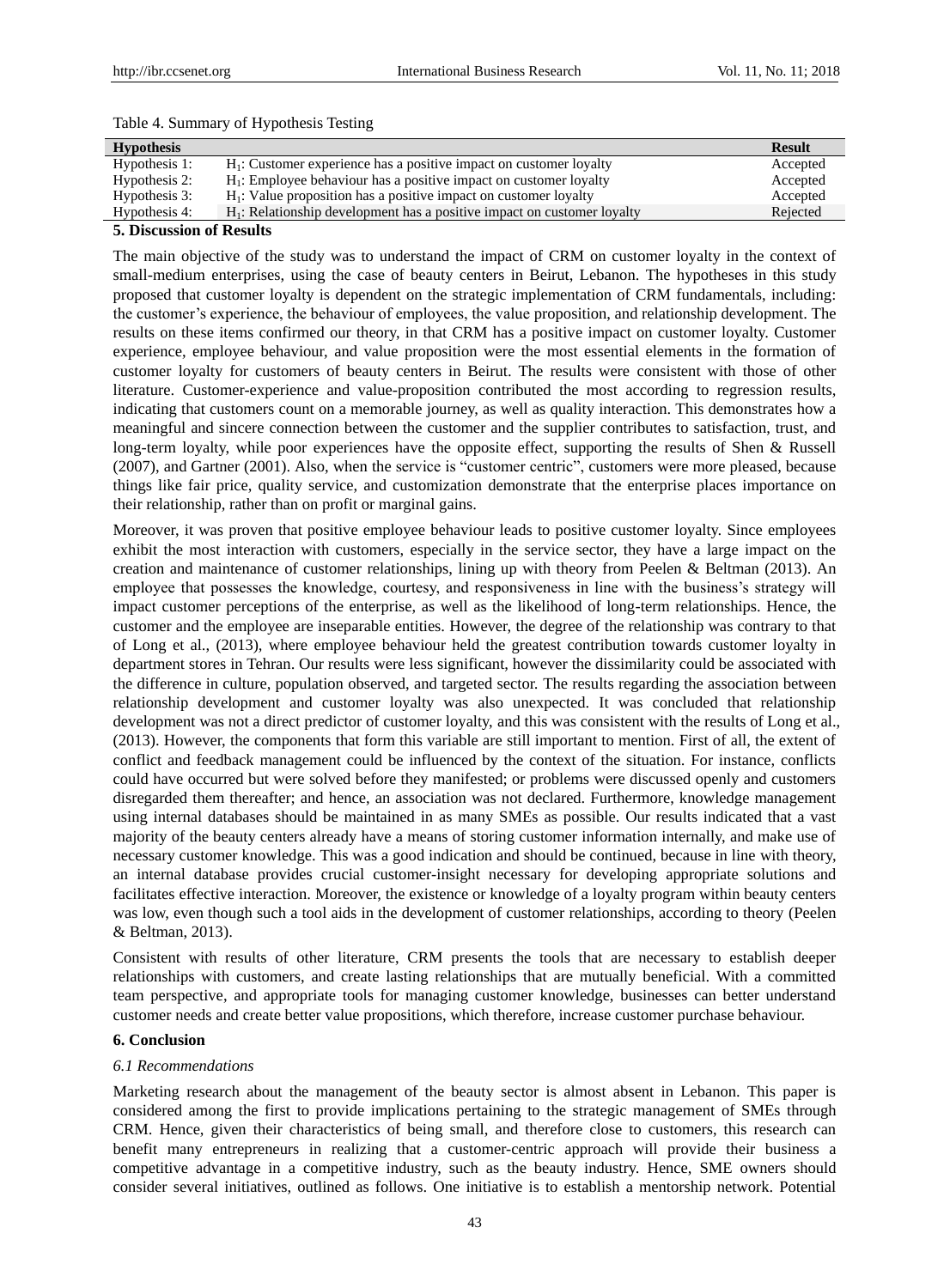SME owners can be matched with mentors from a local network of successful CEOs or other business owners who can provide guidance and advice to the entrepreneurs about best practices. In the context of developing potential entrepreneurs, there should be plenty of room for a female-led business environment. The development of women-entrepreneurs in Lebanon should be supported through committed policies, specialized training, as well as women-to-women support networks.

# *6.2 Limitations*

The first limitation to this study was its reliance on snow-ball sampling. When administrating the questionnaire, the researcher was rejected by owners of beauty centers after requesting to share the facility for the purpose of data collection during hours of operation. Owners refused because of reasons related to privacy and potential disruption of their clientele. Hence, the dynamics of the sample involved could impose on the ability to generalize the results. Furthermore, results cannot be generalized to other parts of the world, since the study concentrated on only one sector in the Middle-East (Lebanon). Finally, the work in this study consisted of a quantitative examination only. However, a different approach such qualitative methods, like open or closed individual interviews, could have provided a wider understanding of customer perceptions or even management"s decision-making mechanisms.

# *6.3 Researcher's Perspective*

The previously mentioned limitations give attention to different avenues of research. These avenues concern the extension of this research and application of the model to other contexts. Future studies could be conducted outside of Lebanon to investigate the implications further. For instance, a comparative study could be done to take a further look into the differences of two different regions on the CRM practices that impact customer loyalty. Or, this type of study could be applied to other service organizations. In addition, the variables used in this study could be re-adapted or classified further, as some of variables could have multiple dimensions and relationships with other aspects. Future research could look into those specific areas. Lastly, qualitative techniques could be incorporated to supplement quantitative connotations.

# **References**

- Bobâlcă, C. (2013). Study of Customers' loyalty: Dimensions and Facets. *Management & Marketing Journal, 11*(1).
- Colgate, M. R., & Danaher, P. J. (June 01, 2000). Implementing a customer relationship strategy: The asymmetric impact of poor versus excellent execution. *Journal of the Academy of Marketing Science : Official Publication of the Academy of Marketing Science, 28*(3), 375-387. https://doi.org/10.1177/0092070300283006
- Fozia, R. N., Shiamwama, S. M., & Otiso, K. N. (2014). Impact of Customer Relationship Management as a Strategy for Competitive Advantage in Kenyan Public Universities: A Case Study of Moi University. *International Journal of Business, Humanities and Technology, 4.* 1-10.
- Gartner, Gartner Research. (December 13, 2001). Building Blocks of CRM: A Framework for Success. Retrieved from [http://www.gartner.com/2\\_events/crmawards/2006/docs/buildingblocks.pdf](http://www.gartner.com/2_events/crmawards/2006/docs/buildingblocks.pdf)
- Harrigan, P., Ramsey, E., & Ibbotson, P. (April 01, 2012). Exploring and explaining SME Marketing: Investigating e-CRM using a mixed methods approach. *Journal of Strategic Marketing, 20*(2), 127-163. https://doi.org/10.1080/0965254X.2011.606911
- Inventis. (2014). Lebanon SME Strategy, http://www.economy.gov.lb/public/uploads/files/5910\_8788\_2242.pdf
- Jamali, D. (2009). Constraints and Opportunities Facing Women Entrepreneurs in Developing Countries: A Relational Perspective. *Gender in Management: An International Journal, 24,* 232-251. https://doi.org/10.1108/17542410910961532
- Khodakarami, F., & Chan, Y. E. (2014). Exploring the role of customer relationship management (CRM) systems in customer knowledge creation. *Information & Management, 51*(1), 27-42. https://doi.org/10.1016/j.im.2013.09.001
- Kirmaci, S. (2012). Customer relationship management and customer loyalty; a survey in the sector of banking. *International Journal of Business and Social Science, 3*(3).
- Long, C. S., Khalafinezhad, R., Ismail, W. K. W., &Rasid, S. Z. A. (2013). Impact of CRM factors on customer satisfaction and loyalty. *Asian Social Science, 9*(10), 247. https://doi.org/10.5539/ass.v9n10p247
- López, M. V., Fabrizio, M. C., & Plencovich, M. C. (2014). Multiple Regression Analysis. Probability and